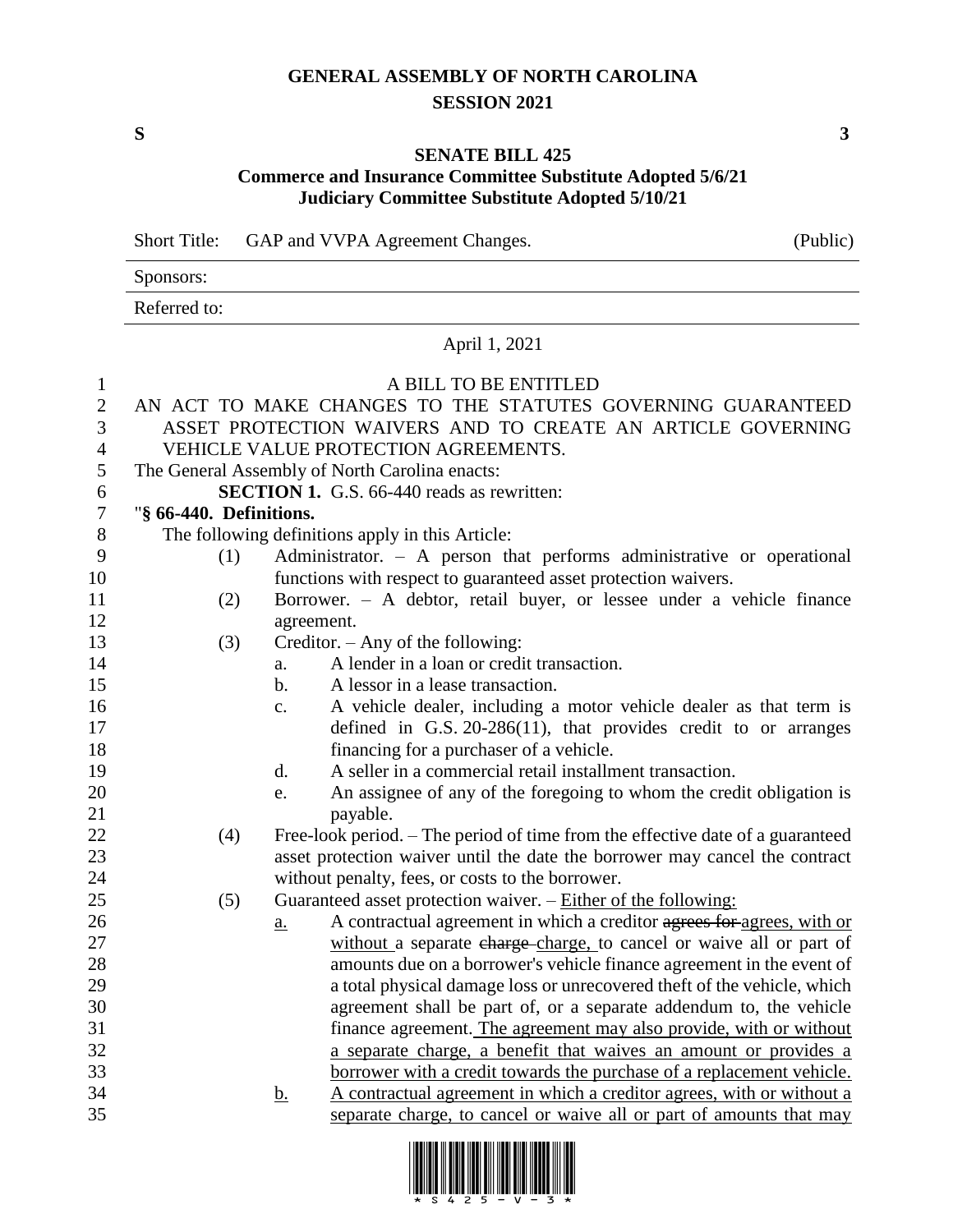|                         | <b>General Assembly Of North Carolina</b>                                                           | <b>Session 2021</b> |
|-------------------------|-----------------------------------------------------------------------------------------------------|---------------------|
|                         | become due under a borrower's lease agreement as a result of excessive                              |                     |
|                         | wear and use of a vehicle. The agreement must be part of, or a separate                             |                     |
|                         | addendum to, the lease agreement. Excess wear and use waivers may                                   |                     |
|                         | also cancel or waive amounts due for excess mileage.                                                |                     |
|                         | The term does not include a vehicle value protection agreement as defined in                        |                     |
|                         | G.S. $66-471(10)$ .                                                                                 |                     |
| (6)                     | Insurer. - An insurance company licensed, registered, or otherwise authorized                       |                     |
|                         | to do business under Chapter 58 of the General Statutes.                                            |                     |
| (7)                     | Vehicle. $-A$ motor vehicle, as that term is defined in G.S. 20-286(10), as well                    |                     |
|                         | as self-propelled or towed vehicles designed for personal or commercial use,                        |                     |
|                         | including, but not limited to, automobiles, trucks, motorcycles, recreational                       |                     |
|                         | vehicles, all-terrain vehicles, snowmobiles, campers, boats, personal                               |                     |
|                         | watercraft, and trailers for motorcycles, boats, campers, and personal                              |                     |
|                         | watercraft.                                                                                         |                     |
| (8)                     | Vehicle finance agreement. - A loan, lease, or retail installment sales contract                    |                     |
|                         | for the purchase or lease of a vehicle."                                                            |                     |
|                         | <b>SECTION 2.</b> G.S. 66-446 reads as rewritten:                                                   |                     |
|                         | "§ 66-446. Miscellaneous provisions.                                                                |                     |
| (a)                     | Article Controls. – The offering and sale of guaranteed asset protection waivers in                 |                     |
|                         | this State shall be subject to the provisions of this Article.                                      |                     |
| (b)                     | Manner of Payment. – Guaranteed asset protection waivers may, at the option of the                  |                     |
|                         | creditor, be sold for a single payment or may be offered with a monthly or periodic payment         |                     |
| option.                 |                                                                                                     |                     |
| (c)                     | Compliance With Truth in Lending Act. – Notwithstanding any other provision of                      |                     |
|                         | law, any cost to the borrower for a guaranteed asset protection waiver subject to entered into in   |                     |
|                         | compliance with the Truth in Lending Act (15 U.S.C. § 1601, et seq.) and its implementing           |                     |
|                         | regulations, as they may be amended from time to time, shall be separately stated and is not to     |                     |
|                         | be considered a finance charge or interest. The cost of a guaranteed asset protection waiver sold   |                     |
|                         | in compliance with this Article shall be considered an authorized charge that may be financed       |                     |
|                         | under Chapter 25A of the General Statutes and shall not be considered a part of the finance charge  |                     |
| or interest thereunder. |                                                                                                     |                     |
| (d)                     | Preservation Upon Transfer. $-$ A guaranteed asset protection waiver shall remain a                 |                     |
|                         | part of the vehicle finance agreement upon its assignment, sale, or transfer by a creditor.         |                     |
| (e)                     | Cannot Be Required. - Neither the extension of credit, the term of credit, nor the term             |                     |
|                         | of a related vehicle sale or lease may be conditioned upon the purchase of a guaranteed asset       |                     |
| protection waiver.      |                                                                                                     |                     |
| (f)                     | Forwarding of Proceeds. - A creditor that offers a guaranteed asset protection waiver               |                     |
|                         | shall report the sale of and forward funds received on all such waivers to the designated party, if |                     |
|                         | any, as prescribed in any applicable administrative services agreement, contractual liability       |                     |
|                         | policy, other insurance policy, or other specified program documents.                               |                     |
| (g)                     | Fiduciary Duty. - Funds received or held by a creditor or administrator and belonging               |                     |
|                         | to an insurer, creditor, or administrator, pursuant to the terms of a written agreement, shall be   |                     |
|                         | held by the creditor or administrator in a fiduciary capacity."                                     |                     |
|                         | <b>SECTION 3.</b> Chapter 66 of the General Statutes is amended by adding a new Article             |                     |
| to read:                |                                                                                                     |                     |
|                         | "Article 48.                                                                                        |                     |
|                         | "Vehicle Value Protection Agreements.                                                               |                     |
| "§ 66-470. Scope.       |                                                                                                     |                     |
|                         | The purpose of this Article is to provide a framework within which vehicle value protection         |                     |
|                         | agreements are defined and may be offered within this State.                                        |                     |
| "§ 66-471. Definitions. |                                                                                                     |                     |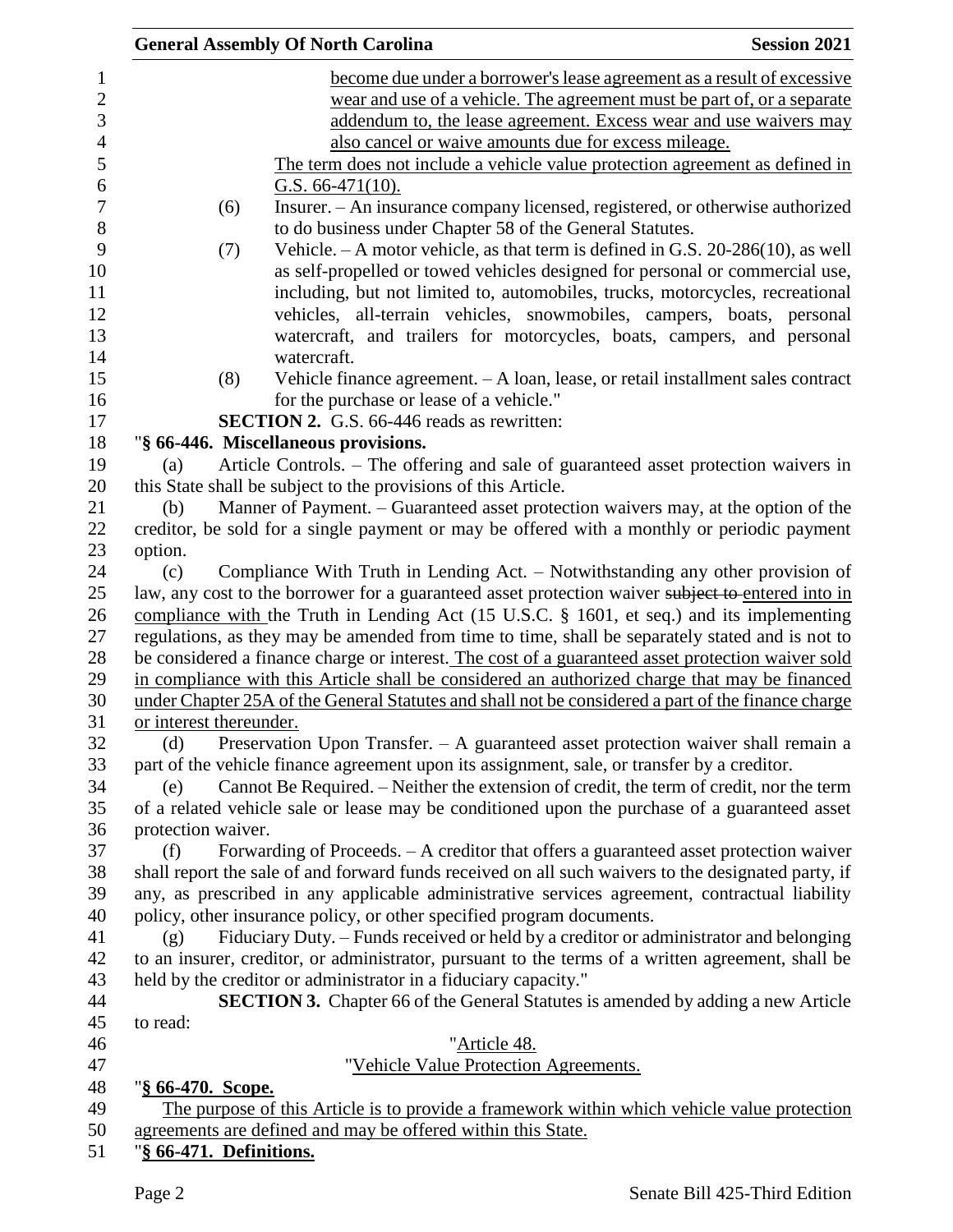|                |                   | <b>General Assembly Of North Carolina</b>                                                         | <b>Session 2021</b> |
|----------------|-------------------|---------------------------------------------------------------------------------------------------|---------------------|
| 1              |                   | The following definitions apply in this Article:                                                  |                     |
| $\overline{c}$ | (1)               | Administrator. – The person responsible for the administrative or operational                     |                     |
| 3              |                   | functions of vehicle value protection agreements, including, but not limited                      |                     |
| $\overline{4}$ |                   | to, the adjudication of claims or benefit requests by contract holders.                           |                     |
| 5              | (2)               | Commercial. – A transaction wherein the motor vehicle will primarily be used                      |                     |
| 6              |                   | for business purposes rather than personal.                                                       |                     |
| $\overline{7}$ | (3)               | Contract holder. $-$ A person who is the purchaser or holder of a vehicle value                   |                     |
| 8              |                   | protection agreement.                                                                             |                     |
| 9              | (4)               | Finance agreement. $- A$ loan, retail installment sales contract, or lease for the                |                     |
| 10             |                   | purchase, refinancing, or lease of a motor vehicle.                                               |                     |
| 11             | $\left( 5\right)$ | Free-look period. – The period of time from the effective date of the vehicle                     |                     |
| 12             |                   | value protection agreement until the date the vehicle value protection                            |                     |
| 13             |                   | agreement may be canceled without penalty, fees, or costs.                                        |                     |
| 14             | (6)               | Insurer. – An insurance company licensed, registered, or otherwise authorized                     |                     |
| 15             |                   | to issue contractual liability insurance under the insurance laws of this State.                  |                     |
| 16             | (7)               | Motor vehicle. – Self-propelled or towed vehicles designed for personal or                        |                     |
| 17             |                   | commercial use, including, but not limited to, automobiles, trucks,                               |                     |
| 18             |                   | motorcycles, recreational vehicles, all-terrain vehicles, snowmobiles,                            |                     |
| 19             |                   | campers, boats, personal watercraft, and related trailers.                                        |                     |
| 20             | (8)               | Person. – Includes an individual, company, association, organization,                             |                     |
| 21             |                   | partnership, business trust, corporation, and every form of legal entity.                         |                     |
| 22             | (9)               | Provider. $-$ A person that is obligated to provide a benefit under a vehicle                     |                     |
| 23             |                   | value protection agreement.                                                                       |                     |
| 24             | (10)              | <u>Vehicle value protection agreement. – Includes a contractual agreement that</u>                |                     |
| 25             |                   | provides a benefit towards either the reduction of some or all of the contract                    |                     |
| 26             |                   | holder's current finance agreement deficiency balance, or towards the                             |                     |
| 27             |                   | purchase or lease of a replacement motor vehicle or purchase of motor vehicle                     |                     |
| 28             |                   | services, upon the occurrence of an adverse event to the motor vehicle,                           |                     |
| 29             |                   | including, but not limited to, a less than total physical damage loss or                          |                     |
| 30             |                   | diminished value or depreciation. An agreement may include related                                |                     |
| 31             |                   | agreements such as trade-in credit agreements, diminished value agreements,                       |                     |
| 32             |                   | depreciation benefit agreements, or other similarly named agreements. The                         |                     |
| 33             |                   | term does not include a guaranteed asset protection waiver as defined in                          |                     |
| 34             |                   | G.S. $66-440(5)$ .                                                                                |                     |
| 35             |                   | "§ 66-472. Requirements for offering vehicle value protection agreements.                         |                     |
| 36             | (a)               | Vehicle value protection agreements in compliance with this Article may be offered,               |                     |
| 37             |                   | sold, or given to consumers in this State.                                                        |                     |
| 38             | (b)               | A provider may perform as an administrator or may utilize a third-party administrator             |                     |
| 39             |                   | or other designee to be responsible for any and all of the administration of vehicle value        |                     |
| 40             |                   | protection agreements in compliance with this Article.                                            |                     |
| 41             | (c)               | A contract holder that has been sold a vehicle value protection agreement shall be                |                     |
| 42             |                   | given or provided access to a copy of the agreement.                                              |                     |
| 43             | (d)               | Notwithstanding any other provision of law to the contrary, any amount charged or                 |                     |
| 44             |                   | financed for a vehicle value protection agreement is an authorized charge that must be separately |                     |
| 45             |                   | stated and is not to be considered a finance charge or interest. The amount charged or financed   |                     |
| 46             |                   | for the agreement may be included within the amount financed under G.S. 25A-9 and shall not       |                     |
| 47             |                   | be considered a part of the finance charge or interest thereunder.                                |                     |
| 48             | (e)               | In order to assure the faithful performance of the provider's obligations to its contract         |                     |
| 49             |                   | holders, each provider shall comply with one of the following requirements:                       |                     |
| 50             | (1)               | Reimbursement insurance policy. $-$ The insurance of all of vehicle value                         |                     |
| 51             |                   | protection agreements under a reimbursement insurance policy issued by an                         |                     |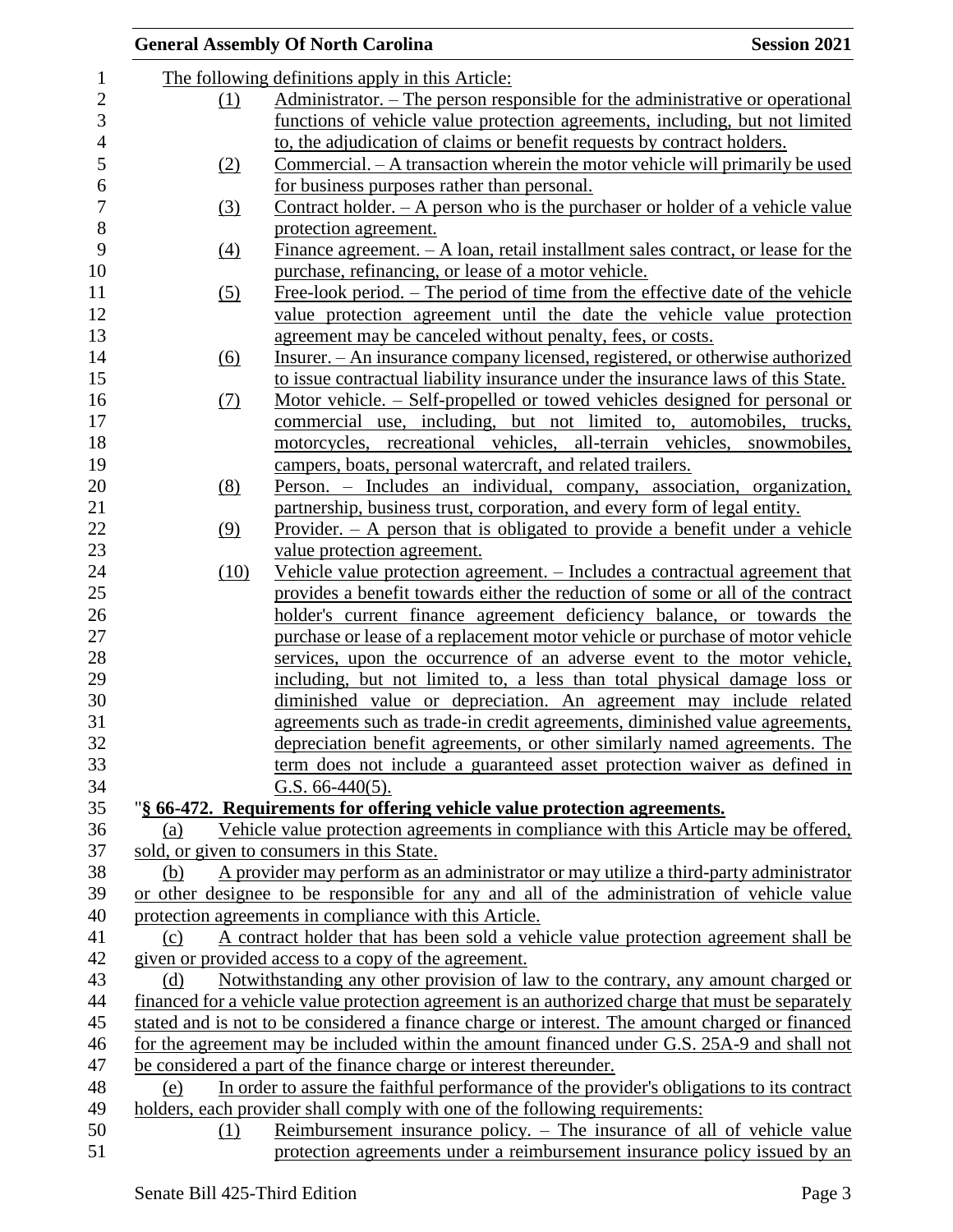|                         |                            | <b>General Assembly Of North Carolina</b>                                                                                                                         | <b>Session 2021</b>                                                                                                            |
|-------------------------|----------------------------|-------------------------------------------------------------------------------------------------------------------------------------------------------------------|--------------------------------------------------------------------------------------------------------------------------------|
|                         |                            | insurer licensed, registered, or otherwise authorized to do business in this State                                                                                |                                                                                                                                |
|                         |                            | that meets one of the following criteria:                                                                                                                         |                                                                                                                                |
|                         | $\underline{\mathbf{a}}$ . |                                                                                                                                                                   | The insurer issuing the reimbursement policy must continuously                                                                 |
|                         |                            |                                                                                                                                                                   | maintain surplus as to policyholders and paid-in capital of at least                                                           |
|                         |                            | fifteen million dollars (\$15,000,000).                                                                                                                           |                                                                                                                                |
|                         | <u>b.</u>                  |                                                                                                                                                                   | The insurer issuing the reimbursement insurance policy must                                                                    |
|                         |                            |                                                                                                                                                                   | continuously maintain surplus as to policyholders and paid-in capital                                                          |
|                         |                            |                                                                                                                                                                   | of less than fifteen million dollars (\$15,000,000) but at least ten                                                           |
|                         |                            |                                                                                                                                                                   | million dollars (\$10,000,000), and the company maintains a ratio of                                                           |
|                         |                            |                                                                                                                                                                   | net written premiums, wherever written, to surplus as to policyholders                                                         |
|                         |                            | and paid-in capital of not greater than three-to-one (3:1).                                                                                                       |                                                                                                                                |
| (2)                     |                            | <u>Maintenance of net worth. <math>- A</math> provider shall do all of the following:</u>                                                                         |                                                                                                                                |
|                         | $\underline{a}$ .          |                                                                                                                                                                   | <u>Maintain, or together with its parent company maintain, a net worth or</u>                                                  |
|                         |                            |                                                                                                                                                                   | stockholders' equity of at least one hundred million dollars                                                                   |
|                         |                            | (\$100,000,000).                                                                                                                                                  |                                                                                                                                |
|                         | <u>b.</u>                  |                                                                                                                                                                   | Maintain a copy of the provider's or the provider's parent company's                                                           |
|                         |                            |                                                                                                                                                                   | most recent Form 10-K or Form 20-F filed with the Securities and                                                               |
|                         |                            |                                                                                                                                                                   | Exchange Commission (SEC) within the last calendar year, or if the                                                             |
|                         |                            |                                                                                                                                                                   | company does not file with the SEC, a copy of the company's audited                                                            |
|                         |                            |                                                                                                                                                                   | financial statements, which shows a net worth of the provider or its<br>parent company of at least one hundred million dollars |
|                         |                            |                                                                                                                                                                   | (\$100,000,000). If the provider's parent company's Form 10-K, Form                                                            |
|                         |                            |                                                                                                                                                                   | 20-F, or financial statements are utilized to meet the provider's                                                              |
|                         |                            |                                                                                                                                                                   | financial security requirement, then the parent company shall agree to                                                         |
|                         |                            |                                                                                                                                                                   | guarantee the obligations of the provider relating to vehicle value                                                            |
|                         |                            | protection agreements sold by the provider in this State.                                                                                                         |                                                                                                                                |
|                         |                            | Except for the requirements specified in this subsection, no other financial security                                                                             |                                                                                                                                |
|                         |                            | requirements shall be required for vehicle value protection agreement providers.                                                                                  |                                                                                                                                |
| (f)                     |                            | Neither the extension of credit, nor the terms of credit, nor the terms of the related                                                                            |                                                                                                                                |
|                         |                            | motor vehicle sale or lease shall be conditioned upon the consumer's payment for or financing of                                                                  |                                                                                                                                |
|                         |                            | any charge for a vehicle value protection agreement. Vehicle value protection agreements may                                                                      |                                                                                                                                |
|                         |                            | be discounted or given at no charge in connection with the purchase of other noncredit-related                                                                    |                                                                                                                                |
| goods or services.      |                            |                                                                                                                                                                   |                                                                                                                                |
| (g)                     |                            | A vehicle value protection agreement shall include a term stating that if a contract                                                                              |                                                                                                                                |
|                         |                            | holder cancels the agreement within the free-look period, the contract holder will be entitled to a                                                               |                                                                                                                                |
|                         |                            | full refund of the purchase price paid by the contract holder, if any, so long as no benefits have<br>been provided. A free-look period must be at least 30 days. |                                                                                                                                |
| (h)                     |                            | If the provider of the vehicle value protection agreement cancels the agreement, the                                                                              |                                                                                                                                |
|                         |                            | provider shall mail a written notice to the contract holder at the last known address of the contract                                                             |                                                                                                                                |
|                         |                            | holder contained in the records of the provider at least five days prior to cancellation. Prior notice                                                            |                                                                                                                                |
|                         |                            | to the contract holder is not required if the reason for cancellation is nonpayment of the provider                                                               |                                                                                                                                |
|                         |                            | fee, a material misrepresentation by the contract holder to the provider or administrator, or a                                                                   |                                                                                                                                |
|                         |                            | substantial breach of duties by the contract holder relating to the covered product or its use. The                                                               |                                                                                                                                |
|                         |                            | notice shall state the effective date of the cancellation and the reason for the cancellation. If a                                                               |                                                                                                                                |
|                         |                            | vehicle value protection agreement is cancelled by the provider for a reason other than                                                                           |                                                                                                                                |
|                         |                            | nonpayment of the provider fee, the provider shall refund to the contract holder one hundred                                                                      |                                                                                                                                |
|                         |                            | percent (100%) of the unearned pro rata provider fee paid by the contract holder, if any. If                                                                      |                                                                                                                                |
|                         |                            | coverage under the vehicle value protection agreement continues after a claim, then any refund                                                                    |                                                                                                                                |
|                         |                            | may deduct claims paid. A reasonable administrative fee, not exceeding seventy-five dollars                                                                       |                                                                                                                                |
|                         |                            | (\$75.00), may be charged by the provider.                                                                                                                        |                                                                                                                                |
| "§ 66-473. Disclosures. |                            |                                                                                                                                                                   |                                                                                                                                |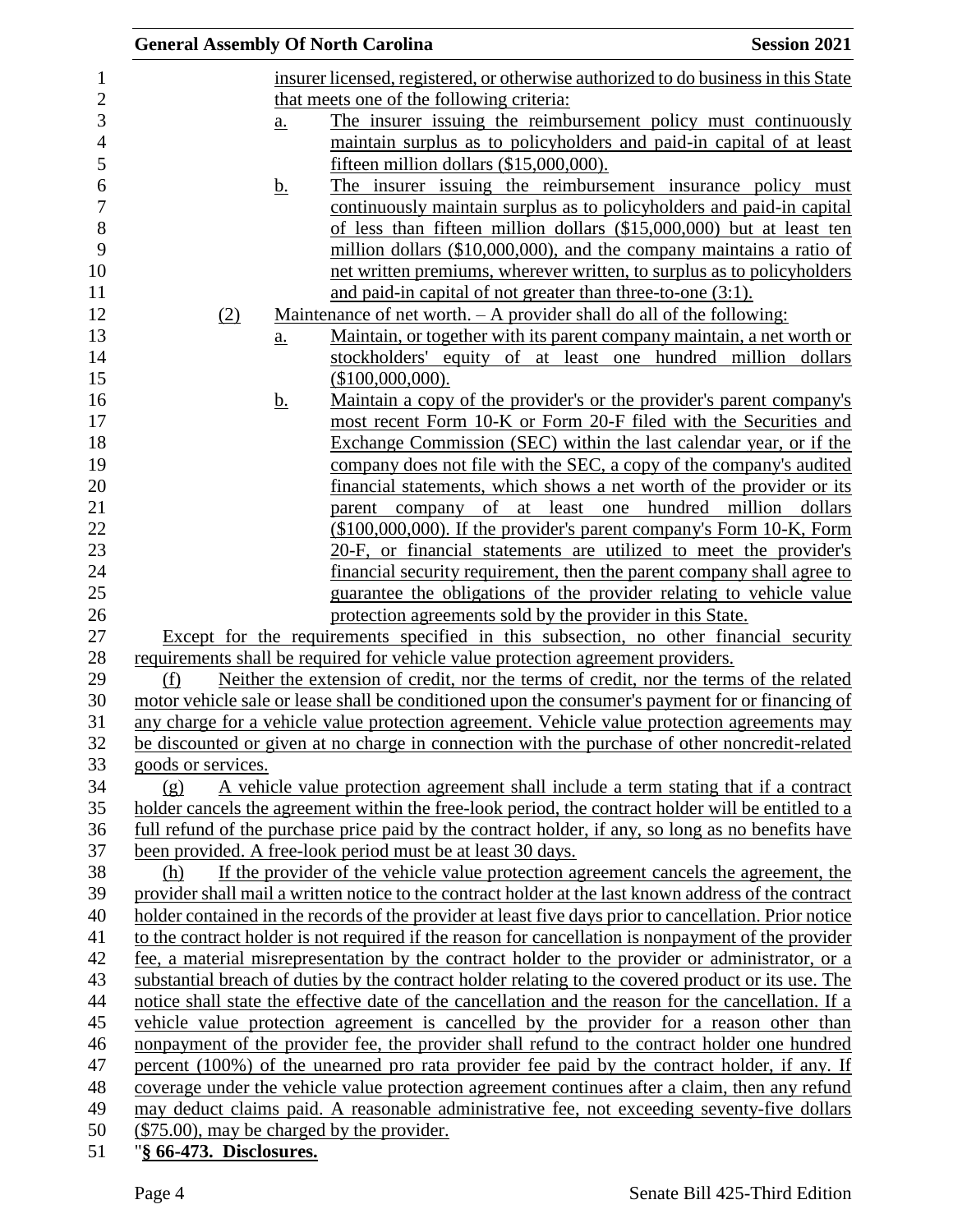|                         | <b>General Assembly Of North Carolina</b>                                                                                             | <b>Session 2021</b> |
|-------------------------|---------------------------------------------------------------------------------------------------------------------------------------|---------------------|
|                         | Vehicle value protection agreements must disclose in writing and in clear, understandable                                             |                     |
|                         | language that is easy to read, all of the following:                                                                                  |                     |
| (1)                     | The name and address of the provider, contract holder, and administrator, if                                                          |                     |
|                         | any.                                                                                                                                  |                     |
| (2)                     | The terms of the vehicle value protection agreement, including, without                                                               |                     |
|                         | limitation, the purchase price to be paid by the contract holder, if any, the                                                         |                     |
|                         | requirements for eligibility, conditions of coverage, and exclusions.                                                                 |                     |
| (3)                     | A statement that the vehicle value protection agreement may be cancelled by                                                           |                     |
|                         | the contract holder within a free-look period as specified in the vehicle value                                                       |                     |
|                         | protection agreement, and that, if cancelled, the contract holder will be entitled                                                    |                     |
|                         | to a full refund of the purchase price paid by the contract holder, if any, so                                                        |                     |
|                         | <u>long as no benefits have been provided.</u>                                                                                        |                     |
| $\left(4\right)$        | The procedure the contract holder must follow, if any, to obtain a benefit under                                                      |                     |
|                         | the terms and conditions of the vehicle value protection agreement, including,                                                        |                     |
|                         | if applicable, a telephone number or website and address where the contract                                                           |                     |
|                         | holder may apply for a benefit.                                                                                                       |                     |
| (5)                     | Whether the vehicle value protection agreement is cancellable after the                                                               |                     |
|                         | free-look period and the conditions under which it may be cancelled, including                                                        |                     |
|                         | the procedures for requesting any refund of the unearned purchase price paid                                                          |                     |
|                         | by the contract holder.                                                                                                               |                     |
| (6)                     | In the event of cancellation, the methodology for calculating any refund of the                                                       |                     |
|                         | unearned purchase price of the vehicle value protection agreement due.                                                                |                     |
| (7)                     | A statement that neither the extension of credit, nor the terms of the credit, nor                                                    |                     |
|                         | the terms of the related motor vehicle sale or lease may be conditioned upon                                                          |                     |
|                         | the purchase of the vehicle value protection agreement.                                                                               |                     |
|                         | A statement of the terms, restrictions, or conditions governing cancellation of                                                       |                     |
| (8)                     | the vehicle value protection agreement prior to the termination or expiration                                                         |                     |
|                         | date of the vehicle value protection agreement by either the provider or the                                                          |                     |
|                         | contract holder.                                                                                                                      |                     |
|                         | "§ 66-474. Commercial transaction exemptions.                                                                                         |                     |
|                         |                                                                                                                                       |                     |
|                         | G.S. 66-473(5) and (7) shall not apply to vehicle value protection agreements offered in<br>connection with a commercial transaction. |                     |
| "§ 66-475. Enforcement. |                                                                                                                                       |                     |
|                         | The Attorney General may take action necessary or appropriate to enforce the provisions of                                            |                     |
|                         | this Article and to protect vehicle value protection agreement consumers in this State. After                                         |                     |
|                         | proper notice and opportunity for hearing, the Attorney General may do the following:                                                 |                     |
| (1)                     | Order the creditor, provider, administrator, or any other person not in                                                               |                     |
|                         | compliance with this Article to cease and desist from product-related                                                                 |                     |
|                         | operations which are in violation of this Article.                                                                                    |                     |
| (2)                     | Impose a penalty of not more than five hundred dollars (\$500.00) per violation                                                       |                     |
|                         | and no more than ten thousand dollars (\$10,000) in the aggregate for all                                                             |                     |
|                         | violations of a similar nature. For purposes of this section, violations are of a                                                     |                     |
|                         | similar nature if the violation consists of the same or similar course of conduct,                                                    |                     |
|                         | action, or practice, irrespective of the number of times the action, conduct, or                                                      |                     |
|                         | practice which is determined to be a violation of this Article occurred.                                                              |                     |
| "§ 66-476. Intent.      |                                                                                                                                       |                     |
|                         | Vehicle value protection agreements are not insurance and are exempt from the provisions of                                           |                     |
|                         | Chapter 58 of the General Statutes, as are persons administering, marketing, selling, or offering                                     |                     |
|                         | to sell vehicle value protection agreements to consumers. All vehicle value protection agreements                                     |                     |
|                         | issued prior to and after the date of enactment of this Article shall not be construed as insurance."                                 |                     |
|                         |                                                                                                                                       |                     |